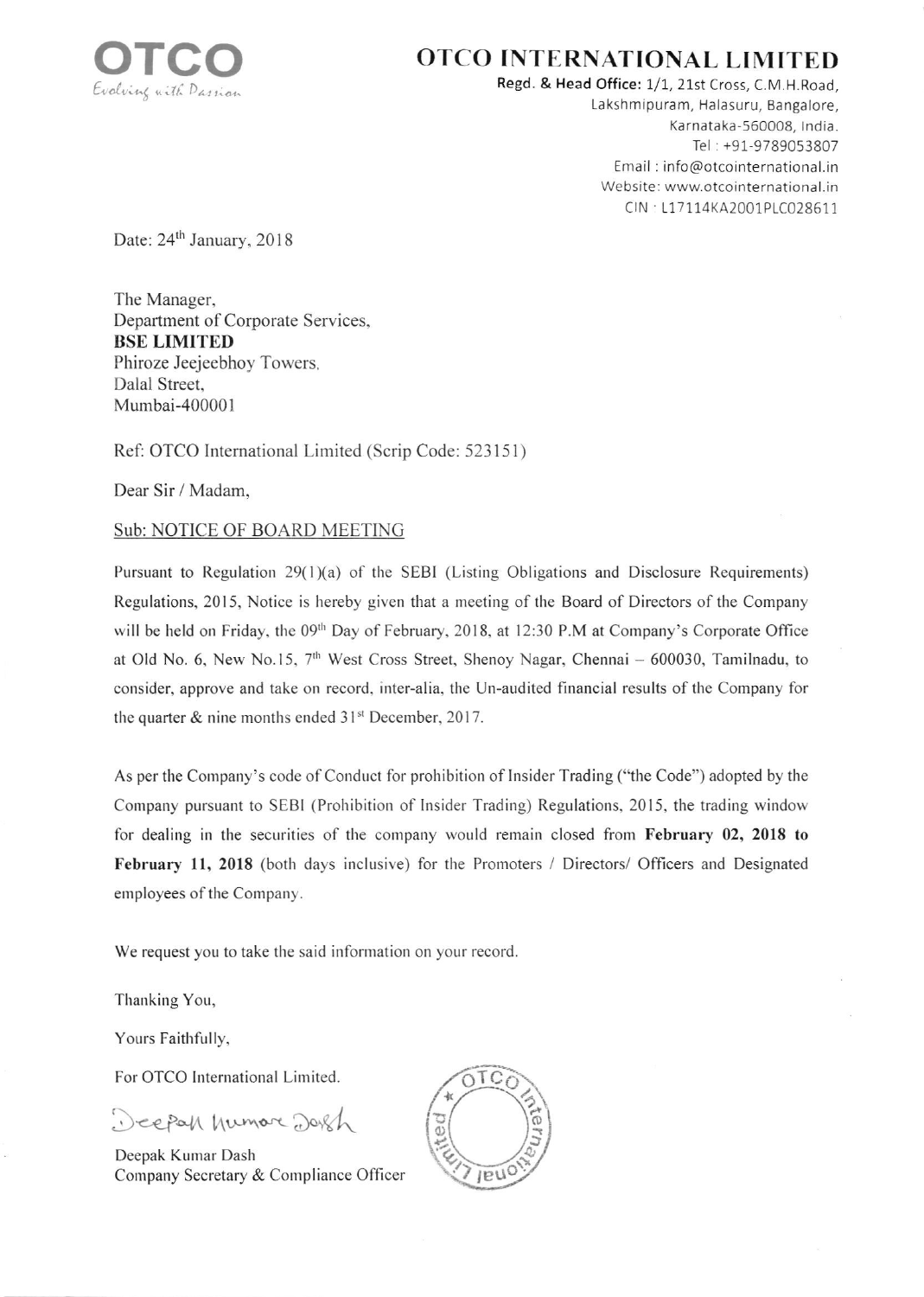#### 1/25/2018 Financial Express Bengaluru, Thu, 25 Jan 18



Search Keyword Q

Sal

 $or 1$ 

(http://epaper.financialexpress.com/)

### WWW.FINANCIALEXPRESS.COM BENGALURU

**FINANCIAL EXPRESS Loss of Share OTCO** International Limited LOSS Of Share<br>
INGERSOLL-RAND (INDIA)<br>
LIMITED, Regd. off-8TH<br>
Floor, Tower D, IBC Knowledge<br>
Park, 4/1 Bannerghatta Main<br>
Road, Bangalore - 560029.<br>
Notice is hereby given that the<br>
certificates (s) for the<br>
certificates CINCETTITURE<br>
CIN: L17114KA2001PLC028611<br>
Registered Office: 1/1, 21st Cross, C.M.H. Road, Lakshmpuram, Halasuru,<br>
Bangalore, Karnataka, India – 560009, Tel.: 080-25296825<br>
Website: www.otcointernational.in, Email: info@ot С **NOTICE** Notice is hereby given pursuant to Regulation 29 read with 47 of SEBI (Listing Obligation and Disclosure Requirements) Regulation, 2015 that a meeting of the Board of Directors of the company will be held on Friday, Februa undermentioned securities of the company has/have been<br>lost/mislaid and the holder(s) of<br>the said securities/ applicant(s)<br>has/ have applied to the company consider, approve and take on record the Un-Audited Standalone Financial Results of consider, approve and take on record the Un-Audited Standalone Financial Results of<br>the Company for the Quarter ended 31st December, 2017.<br>This Information contained in this notice is also available on company's website<br>ww **Stater** has/ have applied to the company<br>
to issue duplicate certificate(s).<br>
Name of holder : Girjalaxmi G.<br>
Chitalia jointly with Pramodrai G.<br>
Chitalia and Piyush P. Chitalia<br>
Share Certificate No. : F00017552 /<br>
53 / 54 / 55, www.bseindia.com For OTCO International Limited Place: Chenna Deepak Kumar Dash<br>Company Secretary  $\overline{\mathbf{S}}$ Date: 24.01.2018 No. **ANDHRA BANK** Tot 1. 26334975-26335024 respectively<br>with Folio No.ISG0001043. No. of<br>shares 50/- to each certificates, with<br>face value of Rs. 10/- each **GOLD AUCTION NOTICE**<br>the general public and the borrowers in particular that the below mentioned customers who<br>Andhra Bank, Ramamurthy Nagar Branch" defaulted loan repayments and the secured Les This is to bring to the notice of the have value of this. Tul-earn<br>Any person who has a claim in<br>respect of the said securities<br>should lodge such claim with the<br>company at its Registered Office<br>within 15 days from this date, else Net "the general public and<br>"Andhra Bank, Rama ad availed gold loans from  $\mathfrak{D}$ Net creditors is forced to invoke the pledge and auction the pledged gold ornaments. The detail of the same is given below.  $or 1$ **Borrower Name** Account No. **Gross Weight (in GMS)**  $\overline{3}$ Net Noughad B S 162730100023141 63.40 the company will proceed to issue<br>duplicate certificate(s) without or I Noushad B S 162730100022780 13.40  $\overline{4}$ Net further intimation. Noushad B S 162730100023132 66.60 Dated:25-1-18 - Banglore 5. Tot Formation<br>Sd/-<br>Piyush p. Chitalia<br>9821033765 Sadia Ahamed 162730100022285 48.00 for The auction will be held at **Andhra Bank**, Ramamurthy Nagar Branch, No 5c 404 East Of NGEF layout, Ground Floor,<br>Old Police station Road, Opposite to Ramamurthy Nagar D-MART, Dooravani Nagar Post, Bangalore-16. On 31.01.20  $6.$ For at 5.00 P.m. Interested parties can participate. Bank reserves its right to cancel/adjourn the au ction without giving any  $\overline{7}$ Re: reason at any time <u> "IMPORTANT</u> Bal Date: 25.01.2018 Sd/- Senior Manage  $\bf 8.$ Ear Place: Bang Authorised Officer of ANDHRA BANK Whilst care is taken prior  $1.1$ acceptance to of advertising copy, it is not  $2.1$ **SUNIL AGRO FOODS LIMITED** possible to verify its<br>contents. The Indian Regd Office: PLOT NO.39-A2, INDUSTRIAL AREA, CHOKKAHALLI, HOSAKOTE - 562114<br>CIN: L01111KA1988PLC008861, Website: www.sunilagro.in Key N Express Limited cannot Extract of the Unaudited Financial Results for the quarter ended December 31, 2017 be held responsible for  $SI$ se stated (Rs. in Lakhs, except share and per share data, unless such contents, nor for any No. loss or damage incurred Year to date Corresponding<br>3 Months ended<br>in the previous For the Quarter as a result of transactions  $s<sub>l</sub>$ figures for current period **PARTICULARS** ended December with companies associa-. a in m. ш